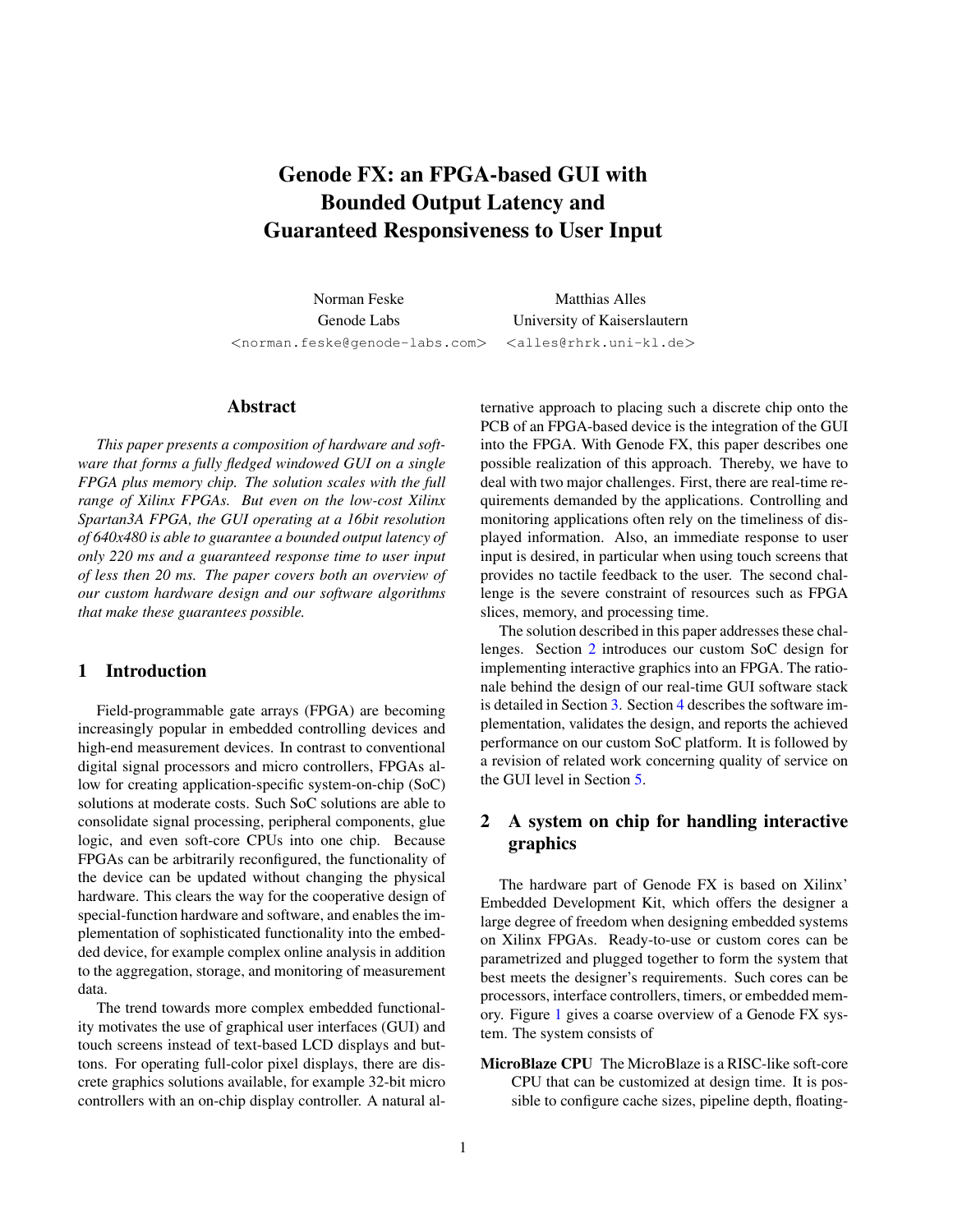

<span id="page-1-1"></span>Figure 1: Relationship between the Genode FX hardware components.

point instruction support, and many other parameters. For MicroBlaze software development, the GNU compiler collection is available.

- Timer The timer allows to periodically interrupt the processor.
- PS/2 controller This custom controller is used to detect user input from the mouse or the keyboard. Whenever an event is detected, an interrupt is generated such that the CPU can process the PS/2 packet.
- Interrupt controller The interrupt controller collects the interrupts from all interrupt sources in the system and reports them to the CPU. In Genode FX, the interrupt source is either the timer or the PS/2 controller.
- Display controller Our custom VGA/DVI display controller offers the required frame buffer capabilities. It allows for a programmable video timing. The pixel clock, however, has to be chosen at design time. Pixel clocks of more than 100 MHz are possible, yielding high resolutions (e.g., 1280x1024) at a 16 bit color depth.
- Multi-Port Memory Controller (MPMC) This core is the interface to the DDR2 main memory of the system. It allows multiple sources to access the main memory.
- Processor Local Bus (PLB) All components are built around the PLB, which allows the MicroBlaze to configure the other cores and to access the main memory.

The MPMC allows multiple sources to access the main memory. In Figure [1,](#page-1-1) it is connected to the PLB, to the MicroBlaze, and to the custom display controller. The connection to the MicroBlaze is used to fill its cache lines in burst transfers without using the slower PLB. The display controller uses the connection to the MPMC to fetch pixel data in burst transfers. Arbitration between the memoryaccess requests is performed within the MPMC and can be customized. In Genode FX, the display controller has the highest priority to prevent the pixel-fetch buffer from becoming empty. All other requests are performed round robin.

Note that Genode FX is not limited to a specific FPGA family. The low-cost Spartan3 series as well as highend Virtex4 or Virtex5 FPGAs are supported. The Micro-Blaze processor can also be replaced by the hardwired highperformance PowerPC processors that is available in some Virtex FPGAs. Furthermore, Genode FX is not required to use DDR2 SDRAM via the MPMC. For early versions, we used a custom dual-port SRAM controller.

#### <span id="page-1-0"></span>3 Designing the GUI as resource scheduler

This section presents the design of our quality-ofservice-aware GUI software and explains the employed and novel key techniques. The description is not specific for Genode FX but meant to be equally applicable in the context of general-purpose operating systems. Therefore, this section fosters the use of the terminology found on such systems. We speak of the GUI server as the part of the software stack that manages and arbitrates the access to physical resources such as processing time, bus bandwidth, and input devices. It serves potentially many GUI clients, which represent concurrently running applications. The GUI server should manage physical resources in such a way that the temporal requirements of all GUI clients are respected. Furthermore, it must ensure a low response latency to user input. To meet these requirements, we need to model the GUI server as a real-time process that schedules and executes redrawing jobs.

To successfully plan ahead of time, a scheduler relies on the knowledge of scheduling parameters, in particular the execution time of each job, in advance of execution.

The classical approach for performing redrawing jobs, however, relies on a tight interplay of the GUI server with its GUI clients. To update a screen portion, the GUI server determines the set of GUI clients that are visible at the screen region and instructs each GUI client to redraw its visible portion. In turn, each GUI client responds to the request by invoking a sequence of graphical primitives composing the client's pixel representation at the GUI server. The set of graphical primitives as supported by the GUI server comprises for example the drawing of lines, the output of text strings, and the filling of polygonal shapes. Consequently, the time needed to update a screen portion depends on the number and type of graphical primitives as selected by each GUI client to produce its pixel representation. Hence, the GUI server cannot reason about the time needed to execute the involved graphical primitives ahead of execution. From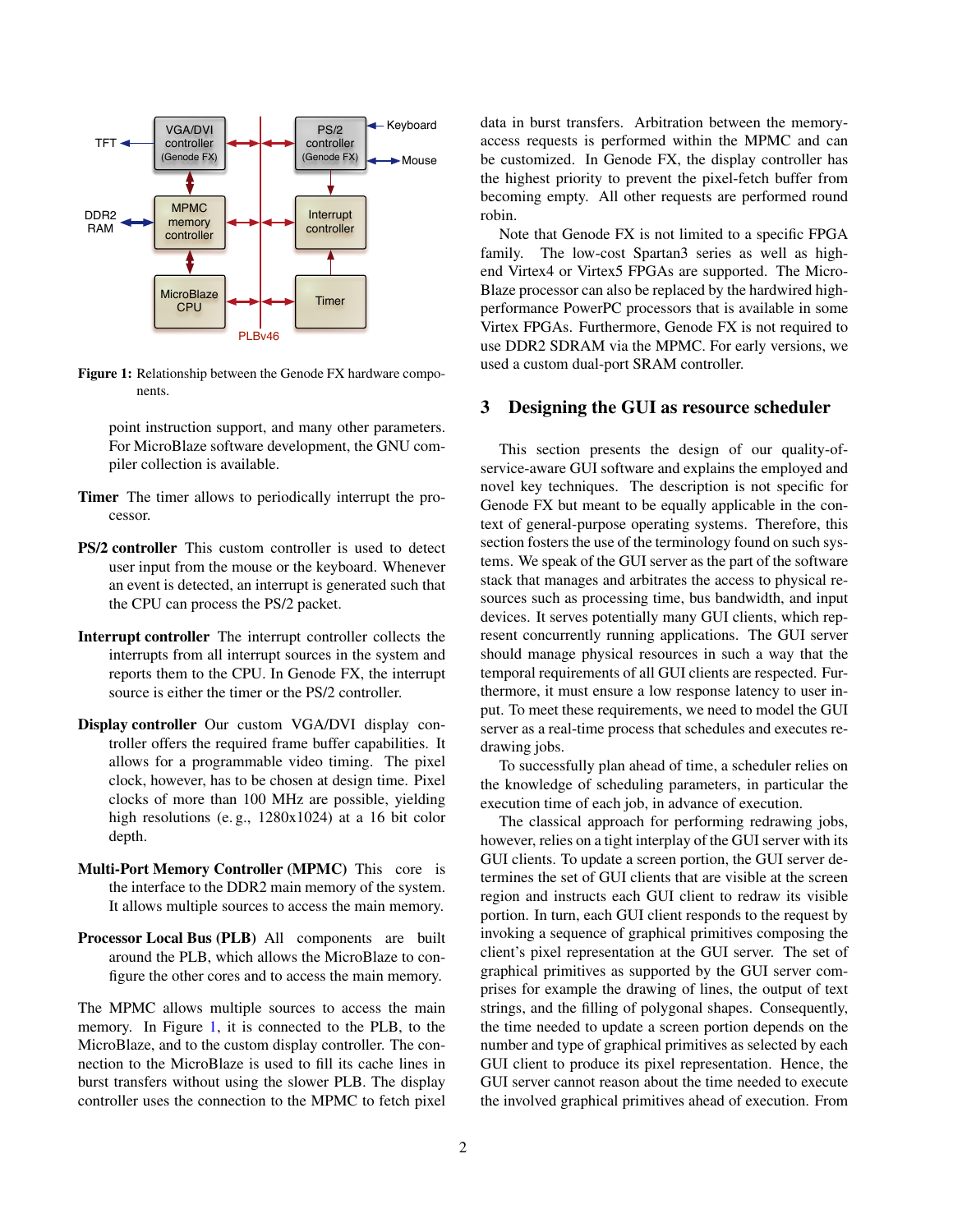the GUI server's point of view, the execution time of each redraw job is unbounded. Major commodity GUIs such as the Windows XP GUI, Mac OS (until version 9), and the X window system employ such a protocol.

# <span id="page-2-1"></span>3.1 Making worst-case execution times of redrawing jobs predictable

A method to dissolve the dependency of the GUI server from its clients during screen updates is to move each GUI client's graphical representation into the GUI server and thereby enable the GUI server to autonomously reproduce pixels out of the now server-locally stored model of the client representation. This model can be based on raw pixel data or on a higher-level abstraction such as a widget set including buttons, menus, and other basic GUI elements. Performing the transformation of each client's GUI model to pixels locally enables the GUI server to predict all graphical primitives that are needed for any screen update and, as a consequence, to estimate overall execution times of redrawing jobs in advance of execution.

The sequence of graphical primitives is a function of both the known transformation of the GUI model to pixels and the actual window layout. The latter, however, may have a significant influence on the required graphical primitives but is not known at admission time of a GUI client. This problem is best illustrated by the *painter's algorithm* as used by the Windows Vista's Desktop Window Manager, the Quartz window manager of Mac OS X, and the composite extension of the X window system.

Deficiency of the painter's algorithm As a painter, the algorithm produces the final image by painting all objects ordered by their distance from the viewer, starting with the rearmost (background) and finishing with the foremost (top window). In the final image, window portions that are covered by other windows get correctly over-painted and are no longer visible. Combined with the use of alpha channels, which is comparable with applying layers of watercolor with different translucencies to a canvas, this algorithm provides maximum flexibility with regard to the shapes of windows and their opacity. With regard to predicting redraw-execution times however, this algorithm is not well suited. Even though the sequence of graphical primitives used by the Painter's Algorithm can be determined immediately prior execution, we cannot predict a realistic redraw execution time for a specific GUI client at its admission time because the actual costs depend on the other GUI clients and on the window layout, which is not fixed during the lifetime of the GUI client. Therefore, the admission of new GUI clients is based on an overly pessimistic worstcase redraw-execution time assuming that all windows are



<span id="page-2-0"></span>Figure 2: Determining the visible portion of a window by successively clipping the window's shape against each overlapping window.

covering each other and thus, must be painted for each redraw operation.

Decoupling redraw-execution times of different clients To dissolve the inter-dependency of windows from each other during the redraw of one particular window (target window), the painting algorithm should limit its operation to only the target window but should not paint any other windows. This can be achieved by preceding the painting operation by a geometric analysis that computes the target window's visible portion. The visible portion is determined by successively cutting out the shape of each window in front of the target window from the target window's shape. Such a technique was originally employed by most window systems but current-generation commodity GUIs discarded this approach in favour of executing the painters algorithm via hardware-accelerated graphics.

Figure [2](#page-2-0) illustrates this procedure. The resulting shape is then used as clipping boundary while painting the target window to mask out all pixels that are covered by other windows. The worst-case redraw-execution time for each window corresponds to painting the window when fully exposed and it is invariant toward the presence of other windows and the window layout (ignoring the computational overhead for the geometric analysis at this point). With known temporal characteristics of the single graphical primitives, this technique enables us to predict redraw-execution times prior execution and, therefore, base the admission of GUI clients on realistic worst-case execution times.

### <span id="page-2-2"></span>3.2 Local scheduling of redrawing jobs

With the satisfied precondition of known worst-case redraw-execution times, the construction of the GUI server as a periodic process clears the way for deploying the full variety of well-understood admission and scheduling strategies for such processes. In addition, the redraw-job scheduler can take the different characteristics of planned and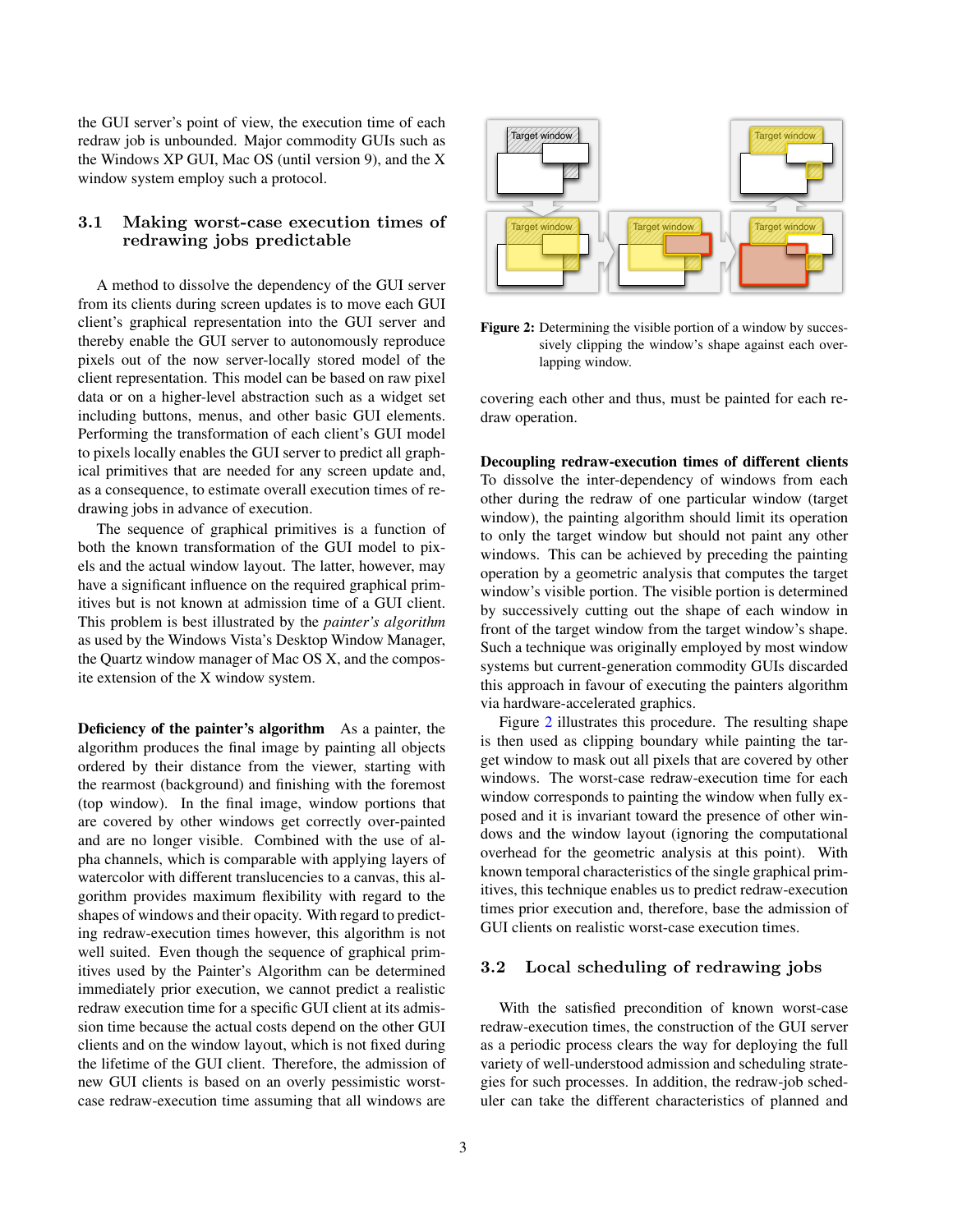spontaneous redrawing jobs into account. Once admitted for a defined window size and a fixed update interval, a planned job as used by real-time media applications corresponds to a classical real-time job with its deadline being implied by the update interval. A valid schedule for a set of planned jobs can be obtained by using a standard algorithm such as Earliest Deadline First (EDF).

In contrast, spontaneous jobs can be induced at arbitrary times by any GUI client posting an update of its GUI model or by user interaction. The occurrence of spontaneous jobs is not predictable. Once triggered, such a job does not have a deadline assigned but it should be processed as soon as possible (best effort) without affecting planned jobs. A classical best-effort GUI server handles spontaneous jobs only and executes each job when it arrives at a blocking synchronous client interface shared among all GUI clients. In contrast, our real-time GUI server receives spontaneous jobs via an asynchronous client interface, enqueues the incoming redraw-job requests into a redraw queue, and processes redraw-queue elements when the planned schedule permits execution. Because the GUI models for all clients are locally known to the GUI server, each redraw-queue element contains only the information about the corresponding window and the window portion to be redrawn but does not include graphical primitives.

# 3.2.1 Constraining priority inversion through artificial preemption points

Executing (low-priority) spontaneous jobs during the time left in the schedule of (high-priority) planned jobs, however, raises a priory-inversion problem because once started, a long-taking spontaneous job must first be completed before the next planned job can be executed. This delay introduces jitter and may corrupt the schedule of planned jobs. Thanks to the locally known model of all client's GUI representations as described in Section [3.1,](#page-2-1) we can apply a custom technique called redraw splitting to overcome this problem. Prior to the execution of a spontaneous job, we first estimate its execution time based on the knowledge of the graphical primitives needed for transforming the GUI model to pixels. If the spare time slot in the schedule is not sufficient to execute the spontaneous job completely, the job gets subdivided into smaller jobs addressing distinct screen portions of the original job in a way that each sub job's execution time fits nicely into a spare time slot in the schedule.

#### 3.2.2 Redraw queueing

Due to the unpredictability of spontaneous jobs that can be issued by any GUI client at any time, the GUI server can be confronted with overload situations. For example, a terminal application may generate a large number of spontaneous jobs when scrolling through large text output. If the GUI server is not able to process graphics operations fast enough, subsequent jobs will stack up at the redraw queue of the GUI server and render the GUI inaccessible until all pending redraw operations are executed. Because this delay is unbounded and depends on the behaviour of the GUI clients, a malicious GUI client would be able to impose the denial of service of the GUI server.

The key for tackling an unbounded population of the redraw queue lies in the characteristics of redrawing jobs. If there exist multiple jobs in the redraw queue that refer to the same screen region, only the computational result of the most recent job is important whereas the intermediate states as produced by the other jobs get successively repainted. Consequently, such intermediate jobs can be discarded. Video players employ a similar approach for dealing with situations for which the available processing time is not sufficient for decoding all frames of a video stream. In such situations, intermediate frames get dropped to yield the remaining processing time to the most current frame. This technique provides quality of service by trading the smoothness of the video playback for the timeliness of the presented information and thereby prevents unbounded overload situations.

For the GUI server, we introduce an analogous technique that we call redraw dropping. In contrast to a video player that performs frame dropping at the spatial granularity of the whole video frame, a window system composes the screen of a number of potentially overlapping windows, for which redraw dropping can be applied individually. For each incoming redraw job, the GUI server searches for a pending job in the redraw queue that refers to the same window. If such a pending job exists in the queue, this job gets replaced by the compound of the existing job and the incoming job. If both jobs refer to distinct regions of the window, the resulting job will refer to the bounding box of the original job and the incoming job. This way, a once enqueued job for a particular window can successively be enlarged by incoming jobs while staying in the redraw queue. The maximum extent of the enqueued job, however, is limited by the size of its corresponding window. Consequently, the redraw queue's size is bounded by the number of windows present on the screen, which prevents the queue from overrunning. Furthermore, all redraw-queue elements refer to different windows and thus to distinct screen regions. Thanks to successive clipping as described in Section [3.1,](#page-2-1) the actual execution time of each job correlates to the visible portion of its window. The sum of the execution times of all enqueued jobs is bounded by the number of pixels on screen. Therefore, our algorithm enables the GUI server to inherently avoid overload situations and to guarantee a bounded worst-case latency for any graphical output on screen. This worst-case latency is the time needed to perform the redraw of the whole screen.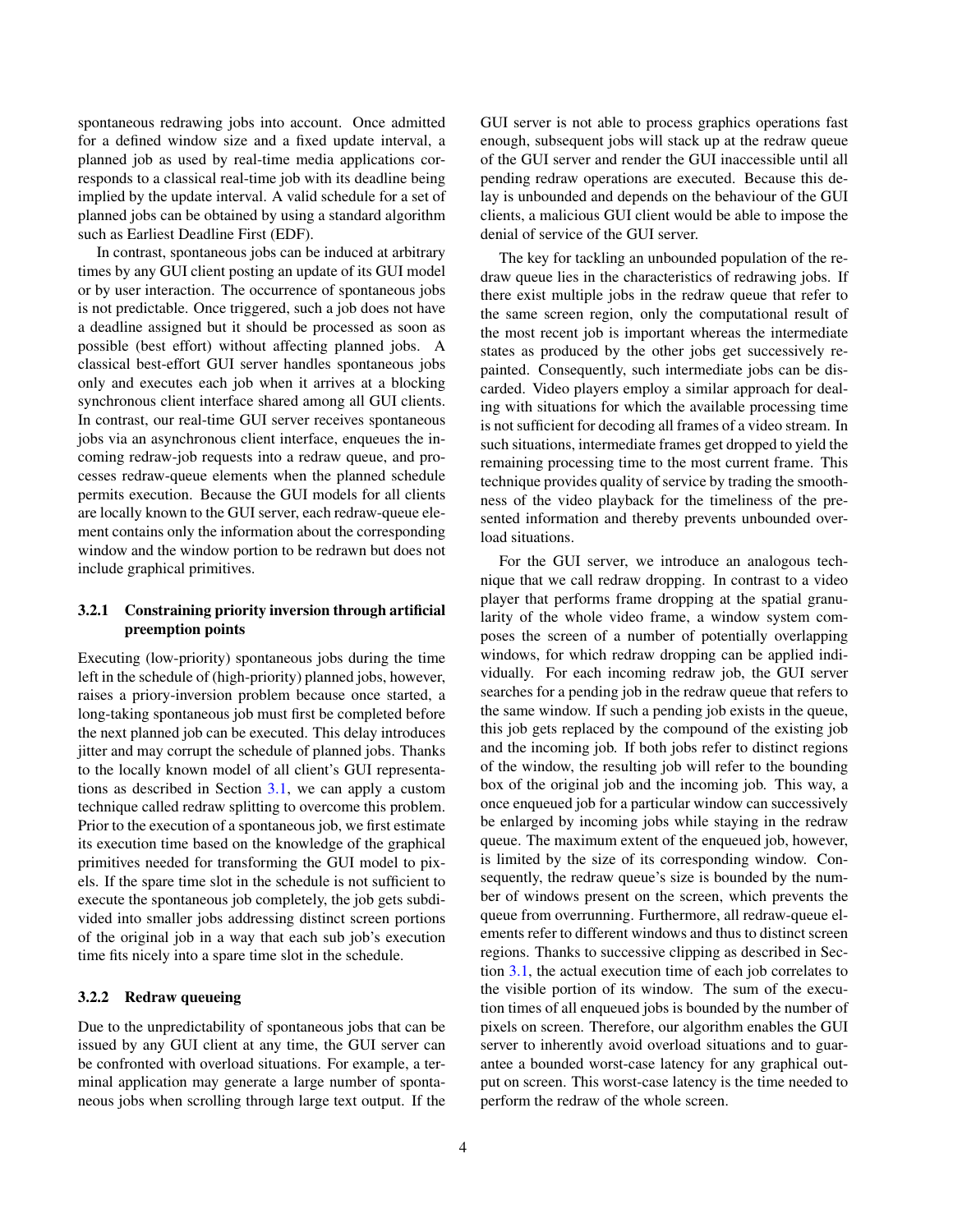Our combination of redraw splitting with redraw dropping enables the GUI server to streamline redraw operations and input handling into one periodic process. It provides response-time guarantees for user input including visual focus feedback and processes the redraw of all GUI clients. The scheduling of redraw jobs is local to the GUI server and thereby enables the use of a wide range of scheduling strategies, for example by considering multi-threaded versus single-threaded operation.

#### <span id="page-4-2"></span>3.3 Dealing with user interaction

The previous section presented how the characteristics of redraw jobs enable the scheduler to apply a specially tailored scheduling strategy leading to the prevention of overload situations by design. We can apply a similar technique to handling user input.

Pointer devices such as mouses or tablets sample user input at high rates (e. g., 16K bits per second for PS/2) and generate a flood of motion events during mouse or stylus movements. Each motion event is a spontaneous job that requires event handling in the GUI server. This includes translating device-specific coordinates to screen coordinates, moving the mouse cursor, determining the GUI element under the mouse cursor by traversing meta data, visually changing the GUI element on changed mouse-focus, and the routing of the event to the referred GUI client. Due to the cost of these operations, a steady supply of user input events at such a high rate can induce a high load to the GUI server and its clients. The user, however, is only able to perceive the resulting visual changes at a rate lower than 100 Hz. Consequently, for each perceived GUI state, the GUI server may have underwent intermediate states that are ignored by the user<sup>[1](#page-4-1)</sup> but produce system load.

By turning event handling into a periodic mode of operation, the overhead for handling high-rate user input can be significantly reduced. Analogous to the redraw handling, the first step is the decoupling of job submission (an input device interrupt occurs) and execution (the GUI interprets the event) by introducing a first-in-first-out queue. Each time, an input event is generated by the input device, the interrupt handler enqueues the event into a device-event queue. Therefore, the insertion of device events happens aperiodic but at a known maximum rate, which dictates the required queue size.

At a low rate of 100 Hz, the periodic event-processing thread of the GUI server interprets the batch of device events currently stored in the queue. Due to the characteristics of motion events, the batch contains large sequences of motion-only events that can be merged to only one event by accumulating the motion vectors of successive motion events. Consequently, the resulting number of input events to be executed by the GUI server is bounded by the rate on which the user can supply non-motion events such as button press or release events. Typically, this rate is not higher than 100 Hz such that for each period, the GUI server must handle only a few (empirically ca. 0 to 3) input events that imply only negligible computational costs.

#### <span id="page-4-0"></span>4 GUI software stack

The rationale as described in the previous section is the result of our extensive practical experiments using the DOpE real-time window server [4, 5]. The core of this window server forms the basis for the Genode FX GUI software stack. This section describes its most interesting properties and reports on the practical experiences made.

#### 4.1 Widgets as server-side client representation

Section [3.1](#page-2-1) highlighted the need for server-side client representations to enable the GUI server to process redrawing jobs independent from its clients and thereby make the job execution times predictable. The design space for a server-side model of a client representation ranges from pixel-based representations to high-level descriptions of the GUI elements (widgets).

By using a pixel-based representation shared between the GUI client and GUI server, the redraw functions in the GUI server are simple pixel-copy operations whereas the GUI client can freely express its visual appearance. This approach is used for example by the Mac OS X Quartz engine and the minimal-complexity Nitpicker GUI server [7]. The great flexibility for GUI clients and the simplicity of the GUI server, however, comes at the cost of a high memory usage. Each window requires an equally sized pixel buffer to store the representation, even when the window is fully covered by other windows. Furthermore, this approach requires a tight interplay between the GUI server and its clients for providing visual feedback to user interactions. For example, to highlight the GUI element under the mouse cursor, the GUI server has to provide mouse motion events to the GUI client, which, in turn, determines the GUI element at the mouse position, updates the corresponding part of the pixel buffer, and then notifies the GUI server to refresh the changed pixels on screen.

In contrast, when the GUI server implements the widget set, functionality such as mouse-over focus and window resizing can be handled locally in the GUI server without involving the GUI client. With regard to memory-resource

<span id="page-4-1"></span><sup>&</sup>lt;sup>1</sup> The high temporal resolution of input events as supplied by pointer devices is required by only a few applications such as paint programs to accurately digitize brush strokes. For such applications, the GUI server should provide the raw stream of input-device events via a dedicated interface.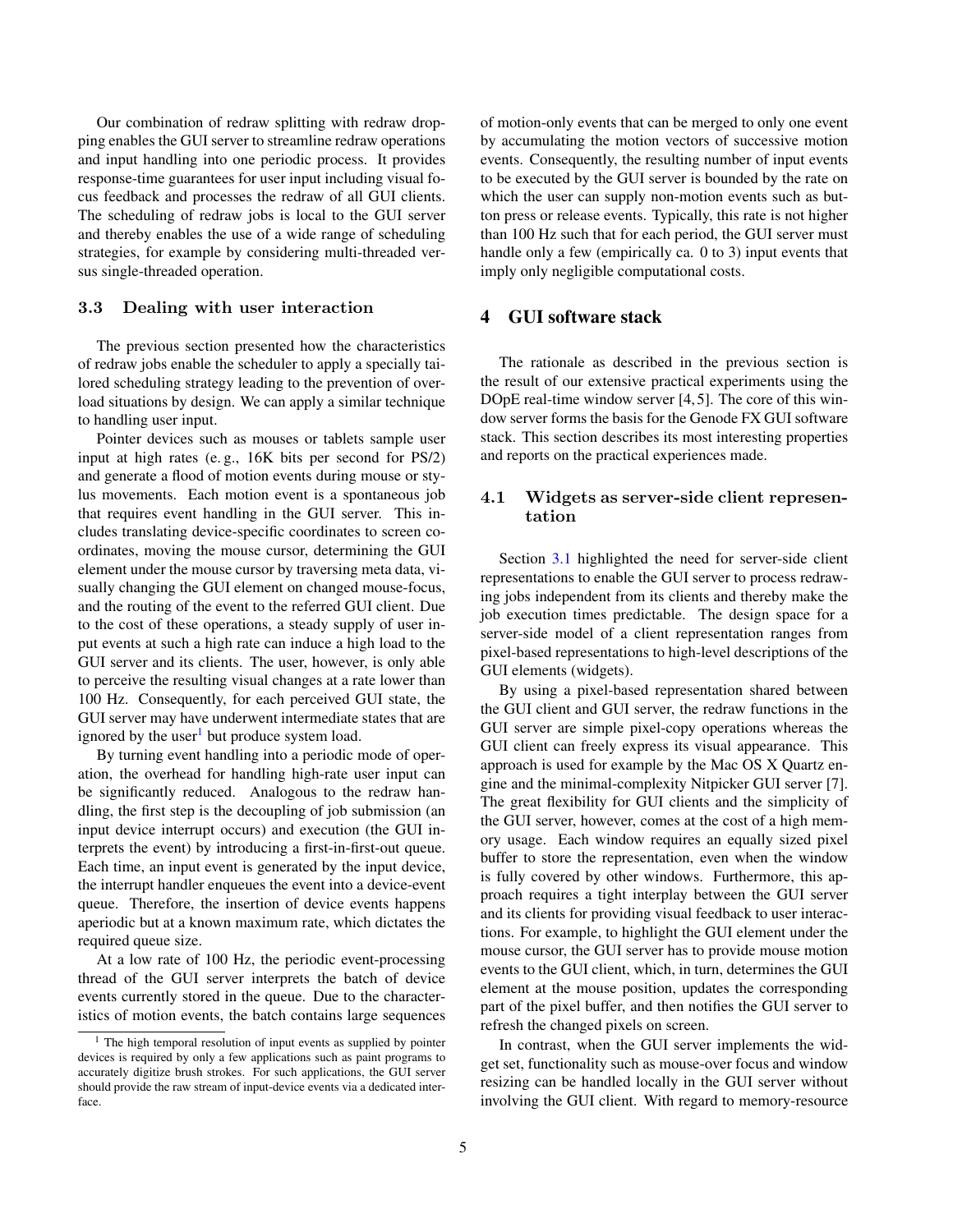usage, a server-side widget set is significantly more efficient because a typical semantic description of a widget consumes only a few bytes regardless of the actual size on screen. For example, for representing a button widget, the GUI server needs to store only its position, size, state, and the button text, which consumes significantly less memory than the corresponding pixel-based representation. The GUI server produces the pixel representation from the semantic model only if the widget is visible on screen and therefore provides a large potential for performance optimizations based on window layout. For example, if a client updates the text of a button, it pushes the new button property to the GUI server, which stores it locally. The transformation to pixels, however, is only performed if the button is not completely covered by other windows. If partly covered, the transformation costs are proportionally related to the visible portion. Further arguments in favour of a serverside widget implementation are fostered consistency and interoperability between GUI clients because the GUI server facilitates one common look and feel for all GUI clients. However, as proven by the GNOME and KDE projects, such properties can be provided by client-side libraries as well.

With DOpE, we explored the design range by providing a fully functional server-side widget set that also facilitates the use of pixel-based client representations by the means of a special widget type. The widget set consists of layout widgets, which organize a number of child widgets according to geometric rules, and leaf widgets, which represent the actual state of the GUI client. Therefore, the GUI model used for each GUI client is a tree of widgets of the following types. *Window* widgets consist of standard window controls such as a title bar and resize elements and manage exactly one child widget as its content. *Grid* widgets can arrange child widgets in rows and columns, whereas the size of the rows and columns are determined based on the geometric constraints of the child widgets and client-defined constraints (weights or fixes sizes). *Container* widgets enable the GUI client to freely position child widgets via pixel coordinates. *Frame* widgets can hold one arbitrarily-sized content widget, which can be larger than the frame's dimensions. In this case, the frame provides scrollbars to let the user freely choose the view port on the content widget. For expressing actual client state, DOpE provides labels, buttons, text entry fields, load displays, numeric scales, and scrollbars as leaf widgets.

DOpE's widget set is designed to enable GUI clients to realize more complex GUI elements by composing these basic widget types. For example, a tree widget can be realized by combining nested grids with leaf widgets. In addition to the already mentioned leaf widgets, DOpE provides a widget type called *vscreen* that enables GUI clients to use pixel-based representations shared with DOpE. Each



<span id="page-5-0"></span>Figure 3: Screenshot of a demo application implemented with our custom GUI software stack.

vscreen widget has an associated pixel buffer. The normal mode of operation is that a GUI client writes pixels to the vscreen buffer and then notifies DOpE to update the changed part of the buffer on screen. The screenshot shown in Figure [3](#page-5-0) displays the use of several widget types including windows, buttons, scrollbars, and scalable vscreens.

#### 4.2 Application programming interface

The decision of using widgets as server-side GUI model was taken to broaden our experimental playground as much as possible and thus, to enable the exploration of a number of GUI-server-related problems beyond quality of service. One particular field of interest was the application of a domain-specific language as client API for a GUI server. In our previous work on GUIs, we observed that the use of high-level script languages such as Tcl/Tk can drastically reduce the GUI-related code complexity compared to the use of binary interfaces. Using such a high-level abstraction as client API of a GUI server raised interesting questions regarding the performance overhead on parsing textual commands, the costs of communicating textual strings instead of binary data between client and server, the complexity of the server-side support code, and the utility value and convenience of a language as API. DOpE clients communicate with the DOpE server by using textual such as

```
grid = new Grid()
button_1 = new Button (-text "OK")
button_2 = new Button(-text "Cancel")
g.place(button_1, -row 1 -column 1)
g.place(button_2, -row 1 -column 2)
win = new Window(-content grid)
win.open()
```
This sequence creates a window presenting two buttons arranged horizontally within a grid layout. Note that the GUI-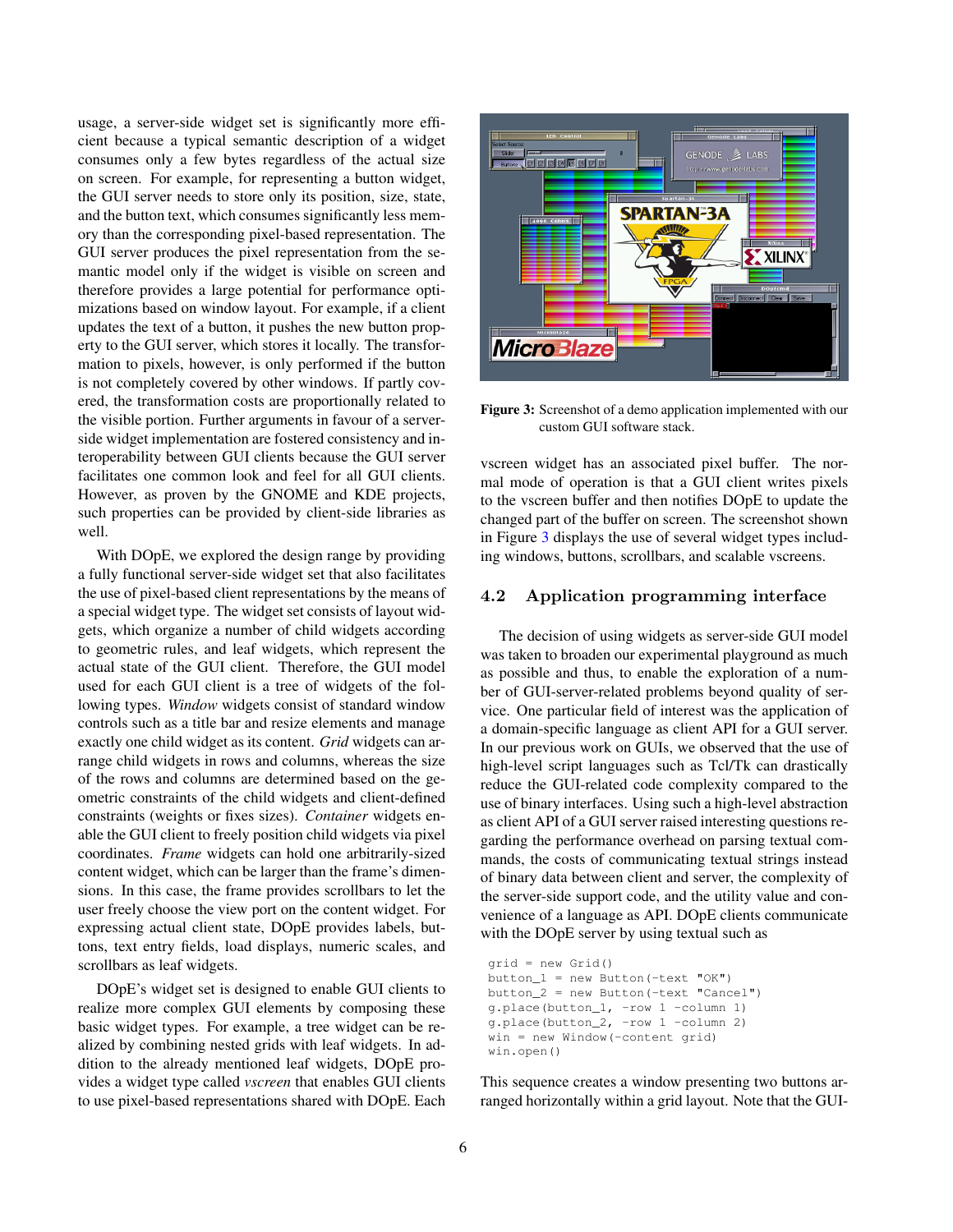describing code is principally generic and does not contain resolution-dependent physical pixel values, font parameters, or style attributes. It is up to the GUI server to translate this semantic description of widgets and their topology to physical pixels in a way that fits the target device and the needs of the user best, for example by adhering the look and feel as configured by the user. Each command is handled by DOpE as a nonblocking atomic operation that returns immediately with either an error code or a success indication. In contrast to Tcl/Tk, which is a general-purpose script language, the DOpE command language does not handle control flow or conditional execution. This design facilitates DOpE's simple program logic with regard to its client API and keeps the complexity of the server-side command interpreter and the widget-support code for the textual commands at less than 1,500 lines of source code (SLOC). Unlike the X protocol, which transports a potentially high number of graphical primitives and pixel data from the client to the server on each redraw operation, DOpE's client API requires only few messages to communicate updates of its GUI model to the GUI server and effectively decouples the client and the server for the most of the time. After creating a window as done in the example above, the further handling of its rearrangement on screen (move, top, resize) and the management of mouse highlighting and keyboard focus are locally handled by DOpE and do not require any interaction with the client. The client gets involved only when an event occurs for which the client signalled interest beforehand. For example, to respond to the activation of a button by the user.

#### <span id="page-6-0"></span>4.3 Resource scheduling

Each redraw request undergoes three stages that correspond to different abstraction levels. First, a redraw request is triggered by a client request (e. g., a client places a button into a window) or by user input (e. g., the user moves a window). This request refers to the targeted window and gets enqueued into the redraw queue by applying the redrawmerging technique described in Section [3.2.](#page-2-2) If multiple redraw requests targeting the same window are issued at a high rate, these requests get merged and reside as one request in the redraw queue. At the second stage, an independent redraw process transforms the window referenced by the redraw request to pixels. Enabled by the local knowledge of the GUI model for any window on screen, DOpE is able to generate the sequence of graphical primitives required to create the pixel representation. These graphical primitives are essentially the drawing of scaled images, the drawing of vertical or horizontal lines, and the output of text. DOpE provides these graphical primitives via software rendering that operates on a pixel back buffer in main memory. Its widget rendering engine is designed such that

most pixels get touched only once during one transformation. However, there are cases for which one pixel gets subsequently written multiple times. For example, when drawing text on a button, the background of the button is drawn first and then partially overwritten by the textual label. During the third stage, the result of the transformation gets transferred from the pixel buffer to the frame buffer and thereby becomes visible on screen.

On Genode FX, the costs for transforming the widgetbased GUI model to pixels is dominated by the memory bandwidth. Thanks to the clipping and optimization techniques of the widget-rendering engine, the number of memory accesses is roughly the same for each pixel (paint to back buffer, copy back buffer to front buffer). Therefore, we use a simple cost model as the basis for redraw scheduling, which derrives the costs of a redraw request from the amount of pixels that must be produced (request size) and the bandwidth at which pixels can be generated:

$$
processing\ time = \frac{redraw\ request\ size}{bandwidth} \tag{1}
$$

A further consequence of the approach is the inherent double buffering of graphical output that completely avoids displaying inconsistent GUI states that occur during the transformation of the GUI model to pixels. Because the mouse cursor handled in the second stage, it moves always smoothly at the rate of the periodic redraw process and is free from flickering artifacts. No hardware mouse cursor is needed.

# 4.4 Control flow between GUI client and GUI server

The original version of DOpE was used on a multitasking OS where multiple GUI clients interact with the GUI server via message-based IPC communication. This version used to employ two threads, an RPC interface thread for serving client requests and a redraw-processing thread. The RPC interface thread dispatches incoming client requests by operating on the server-side GUI model. Such operations perform only little updates of data structures and return immediately. As side effect of these operations, the redraw queue gets populated with screen regions that need to be updated. In contrast to the interface thread, the redrawprocessing thread is executed strictly periodic. In each period, this thread handles user-input and processes redraw operations. Because DOpE employs the user input handling as described in Section [3.3,](#page-4-2) user-input handling causes only negligible costs. The redraw processing, however, is the primary consumer of both processing time and bus bandwidth and therefore, is subject to redraw scheduling within DOpE.

For Genode FX, we have turned the interaction between client and server into a single control flow such that the GUI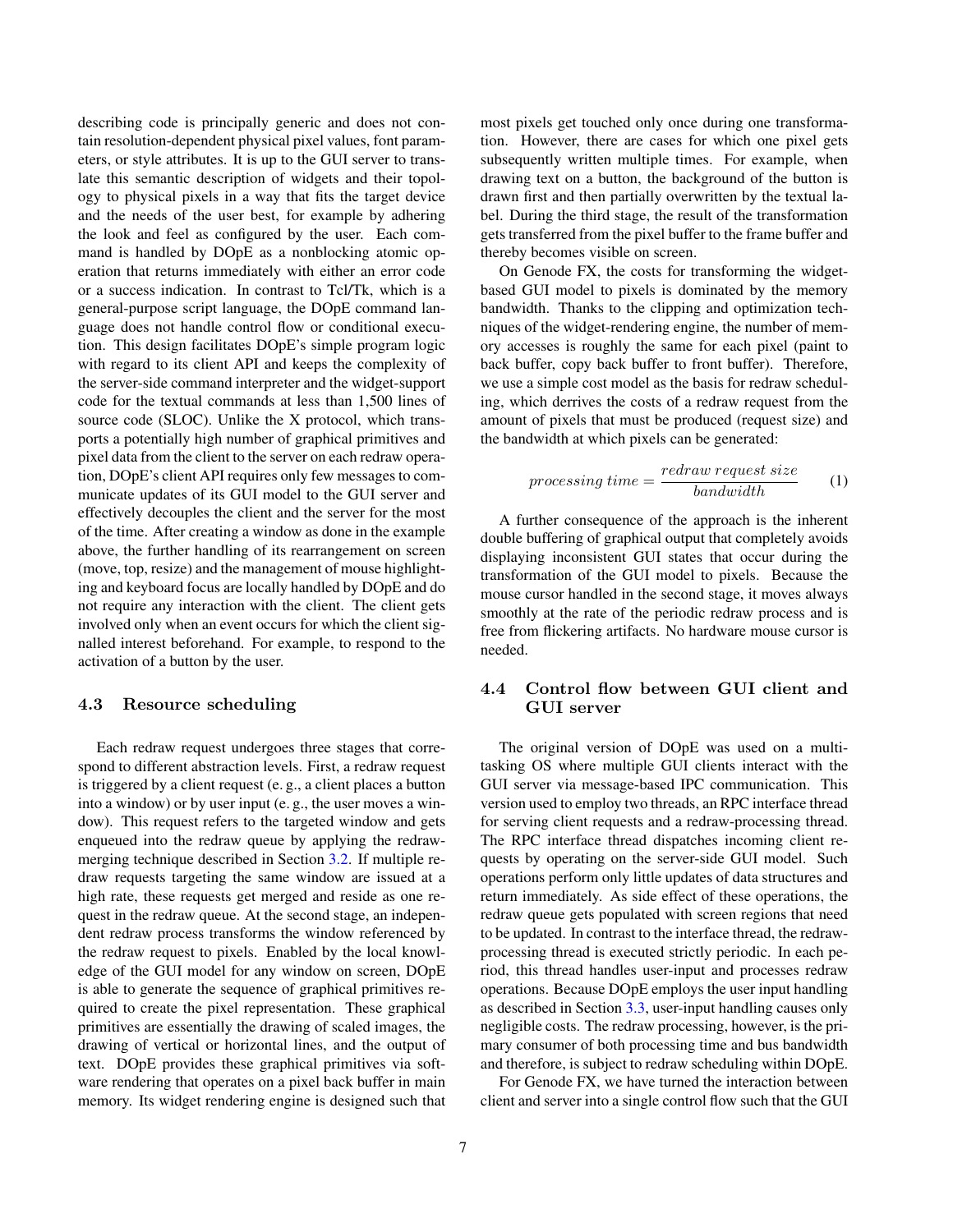server code is now a plain library to be linked with the GUI client. Because both the GUI server code and the client code are executed by the same thread, a Genode FX application can be implemented without the need for an underlying multi-threading kernel. But multi-threading can be used if available, for example via the xil kernel.

Each iteration of the main loop involves the following steps. First, the input-event queue as filled by the interrupt handler get processed. Each processed input event may influence the GUI model and thereby populate the redraw-request queue. But thanks to the user-input handling as described in Section [3.3,](#page-4-2) the worst-case execution time (WCET) of input handling is negligible. In the second step, the client's application code is executed via registered event-callback functions. Thereby, the application code may generate any amount of requests to update its GUI model. Because these updates are nonblocking and fast operations, however, the WCET of the client code does not depend on the redraw performance of the GUI server and can be estimated individually. The third step performs the expensive transformation of the GUI model to pixels. But thanks to our redraw-queueing technique, we have fine control over the WCET to spend for each iteration. For example, if we have a pixel throughput of 1 million pixels/second, we can limit the redraw processing to 10,000 pixels per iteration and thereby keep the WCET of the redraw processing below 10 ms. Thereby, the responsiveness to user input can be deduced from the sum of both the WCET of the application callbacks and the predefined WCET of the redraw processing.

#### 4.5 Advanced features

In addition to the previously described redraw scheduling, DOpE's widget-based GUI model enables the implementation of advanced features such as partially translucent windows, drop shadows, and arbitrarily-sized windows while providing a worse but still bounded worst-case redraw processing time.

A straight implementation of such features would employ the painter's algorithm by drawing windows from back to front and properly incorporating each window's translucency values for painting pixels (alpha blending). Therefore, the processing time for such a redraw operation would correlate with the number of overlapping windows and is unbounded. DOpE's redraw engine functions differently by prepending the actual redraw operation with a geometric visibility analysis. For each pixel on screen, DOpE can determine the front-most window that contributes to its color value. Based on this information, it subdivides each redraw request into a set of fully exposed window areas and propagates a redraw request to each of these windows. The window, in turn, decides if the background of the window con-



Figure 4: Depth-limited translucency and drop shadows.

<span id="page-7-0"></span>tributes to the window's pixel (alpha value is smaller than 1.0). If so, the window first issues a redraw operation for its used screen area to the windows that are visible through it as part of the window's background and then paints its foreground. Consequently, the redraw engine always paints from front to back and lets the actual widget for each layer decide to process another background layer (if the widget is at least partially translucent) or not (if the widget is opaque) before applying its foreground colors. As a consequence of this strategy, the costs of processing a redraw request comprising a number of translucent layers depends on the policy of each incorporated widget but it can also be bounded by limiting the recursion-depth of the background redraw processing. Imposing such a limit results in depth-limited translucency and bounded redrawing costs. Figure [4](#page-7-0) displays the result of the depth-limited translucency algorithm for a limit of two translucent layers.

#### 4.6 Evaluation

As presented in Section [4.3,](#page-6-0) the use of software rendering with the data path to the frame buffer as the most significant performance constraint suggests a proportional relationship between the number of pixels to redraw and the redraw-execution time. To validate this claim, we conducted two experiments.

For both experiments, we use the Genode FX hardware described in Section [2](#page-0-0) instantiated on the Xilinx Spartan3A Starter Kit. It requires 7,512 of 11,776 (63%) look-uptables and 6,183 of 11,776 (52%) flip-flops available in the Spartan3A-700. The DDR2-SDRAM is connected to the MPMC using 16-bit data width and a clock of 100 MHz. The CPU core and the processor-local bus are clocked at 50 MHz. The display controller uses a pixel clock of 50 MHz. We have configured the MicroBlaze CPU with 4KB data and instruction caches. With enabled display, the memory throughput gained with a simple for loop operating on 32 bit values is 16.21 MB/sec for reading, 23.68 MB/sec for writing, and 13.24 MB/sec for copying.

The first experiment analyses how the pixel throughput is influenced by local GUI features. For each screen po-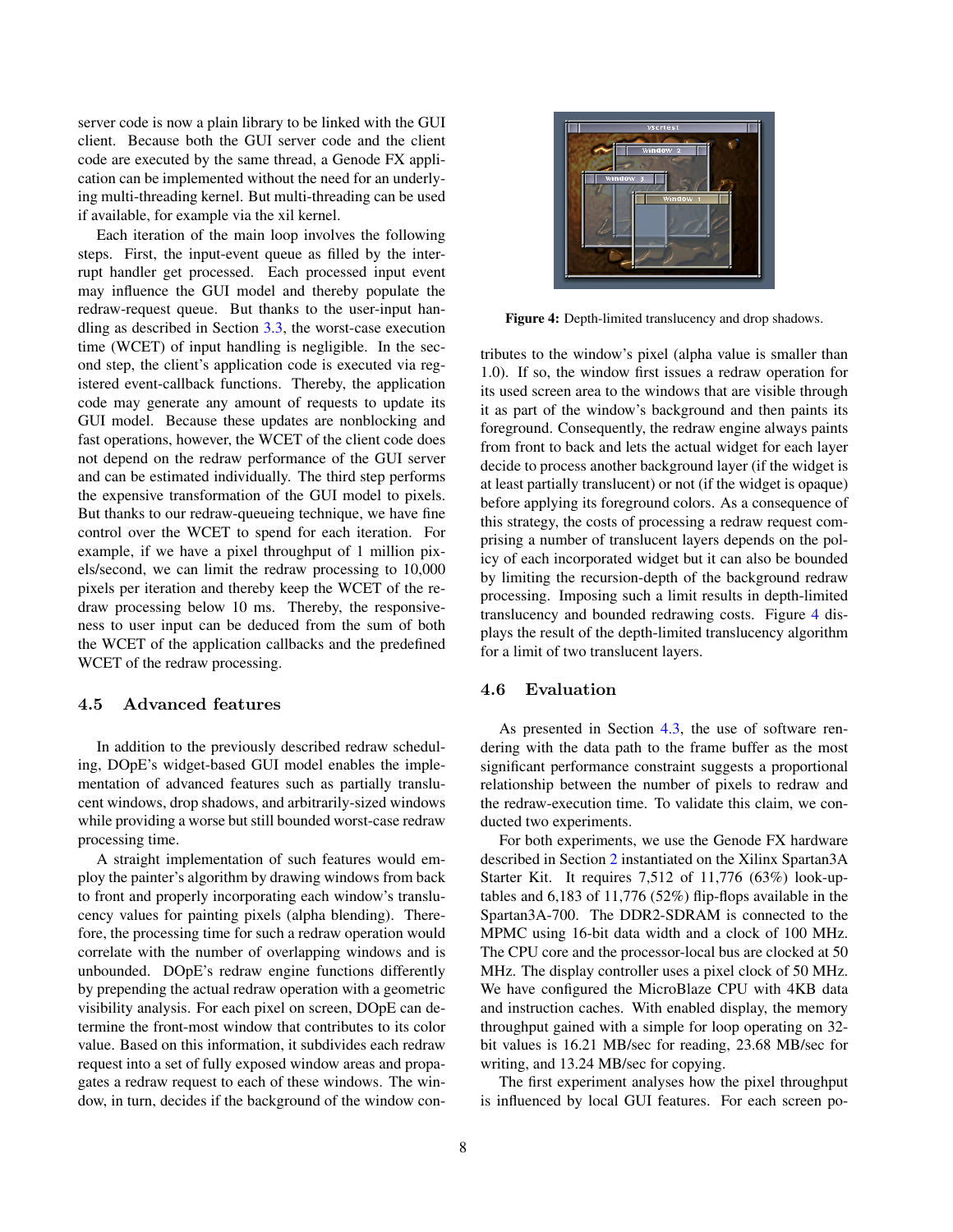

<span id="page-8-1"></span>Figure 5: Influence of local GUI features on the pixel throughput. Each value is the average of four consecutive measurements. (800x600, redraw-operation size of 16x16 pixels, drop shadows disabled)



<span id="page-8-2"></span>Figure 6: The pixel throughput as a function of the width and height of redraw operations. The data corresponds to the top-left quarter of the screen as depicted in Figure [3.](#page-5-0) Values for requests smaller than 8x8 pixels are not shown.

sition of the scenario displayed in Figure [3,](#page-5-0) we measured the time needed to perform a redraw operation of the surrounding 16x16 pixels. Ideally, we would observe the same costs for each screen position. In Figure [5,](#page-8-1) we can observe two effects. First, the costs for executing graphical primitives within windows is almost constant, regardless of the window's content. For example, the region at the left corner corresponds to the LED control panel whereas most of the other windows display a scaled image. The second observation is the overhead for the geometric analysis and for clipping. On window boundaries, multiple windows must be revisited, which increases the costs. In practice however, most redraw requests span regions than contain both hot spots (window corners) and cheap areas (window content) such that the overhead of the geometric analysis remains moderate. Still, we could construct pathological window configurations that will break our overly simple cost model.

The second experiment addresses the claim that the pixel throughput is invariant to the redraw-request size. For each position (x,y) of the top-left quarter of the GUI scenario, we performed a redraw operation of the rectangular area between the top-left screen corner and respective position (x,y) and measured the execution time divided by the redraw-request size x\*y. The important observation of this benchmark is the nonuniform pixel throughput for very thin redraw operations as displayed in Figure [6.](#page-8-2) For such requests, the overhead for traversing the widget representation clearly dominates the costs. The second interesting observation are the clearly visible cache effects for redraw operations with a height smaller than 14 pixels. Although these anomalies hint at possible refinements of the temporal model, in practice, the simple model turned out to be effective for taking scheduling decisions. Thanks to our redraw merging technique, the corner cases of thin redraw operations occur mostly combined with bigger redraw jobs and do not dominate the overall performance.

On our hardware platform, we observe an average pixel throughput of 1.4 million pixels per second. Because the upper limit of pending pixels to redraw is limited by the size of the screen, the maximum latency of serving any GUI request is the time needed to update the whole screen. For a 800x600 screen, we achieve a worst-case latency of 344 msec (480,000 pixels / 1.4 million pixels per second). For a 640x480 screen, the worst-case latency is 220 msec. With the known pixel throughput, we can further choose an appropriate pixel-limit parameter for the redraw processing. To achive a responsiveness to user input of 20 msec, we limit the redraw processing to produce no more than 28,000 pixels per iteration (20 msec \* pixel throughput). The pixellimit parameter can either be hard wired or obtained by measuring the pixel throughput at runtime.

# <span id="page-8-0"></span>5 Related Work

There exists surprisingly sparse work by the real-time community taking the special characteristics of graphics operations on GUIs into account. We consider Artifact [9] as the most significant contribution in this domain. Artifact is a real-time window system built in 1995 on RT Mach. It differentiates between real-time clients and nonreal-time clients. Real-time clients can only use graphical operations with known execution times and must provide a client model for the use of these primitives. In the GUI server, real-time and non-real-time requests are processed by independent threads, which concurrently access the frame buffer and are executed at different priorities. Artifact has no server-side knowledge about client representations but immediately reacts upon graphical commands supplied through client-interface invocations. Consequently, the Artifact GUI server cannot perform redraw-dropping techniques. In contrast to Artifact, our approach does not require temporal models of client behaviour because it performs the transformation from client representations to pix